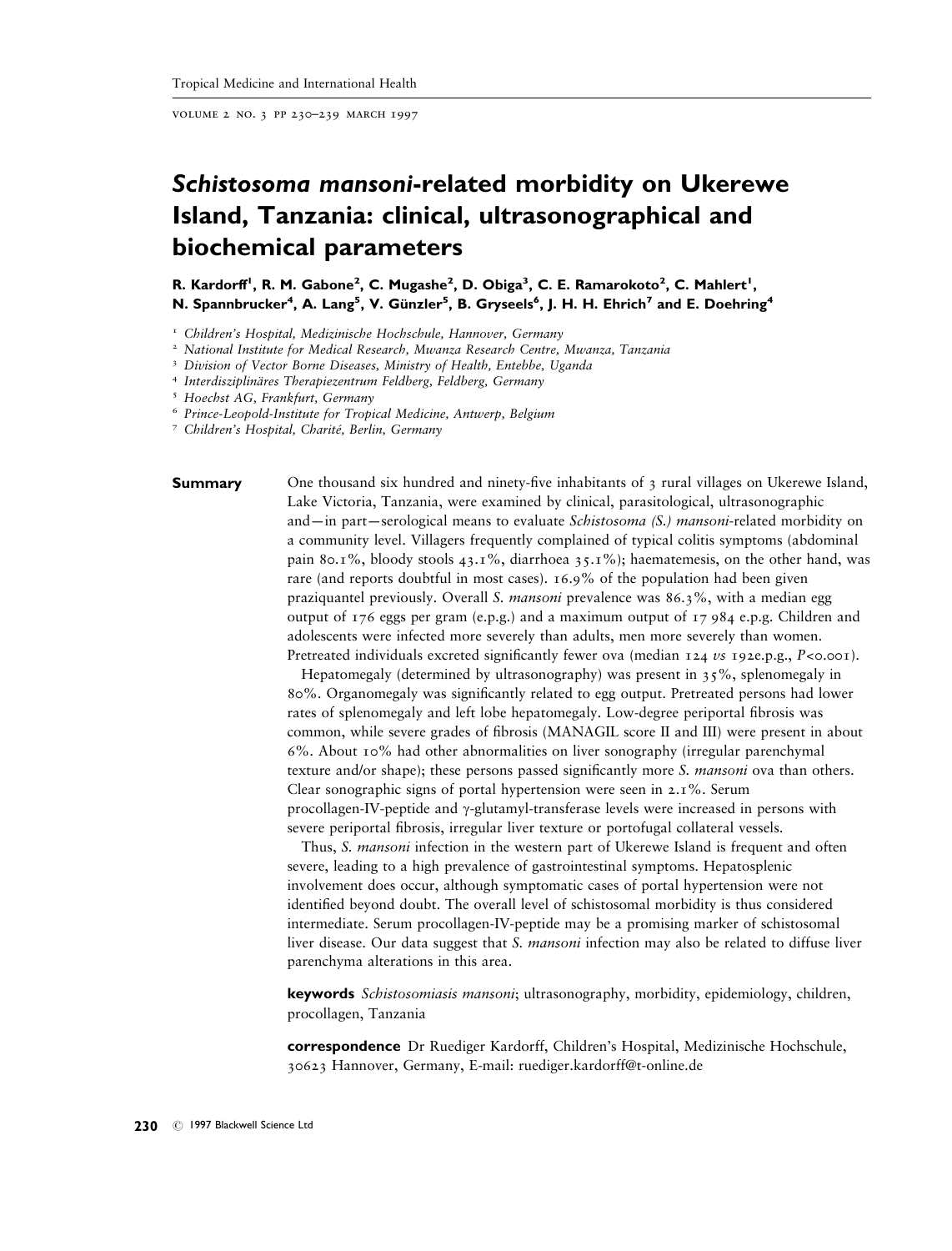# **Introduction**

*Schistosoma mansoni*-related morbidity varies considerably between different foci; in Africa, hepatosplenic involvement with symptomatic portal hypertension has been reported from Sudan (Homeida *et al.* 1988a, b; Saad *et al.* 1991), Egypt (Abdel-Wahab *et al.* 1990), Zimbabwe (Davidson *et al.* 1991; Houston *et al.* 1993) and Cameroon (Nko'O Amvene *et al.* 1993), while studies from West Africa (Kardorff *et al.* 1994; 1996) did not reveal major liver disease despite similar endemicity of the infection. Efforts are made to map the geographical distribution of *S. mansoni*-related morbidity in Africa through population-based studies, with the aim of identifying pathophysiologically important differences between 'low morbidity' and 'high morbidity' areas (Doehring-Schwerdtfeger & Kardorff 1995). This study was the final part of a multicentre approach to this end which had then covered endemic areas in Mali, Senegal, Uganda and Madagascar with community-based surveys.

In these studies, in addition to clinical examination, ultrasonography was used to detect and quantify hepatosplenic schistosomal disease. The validity of ultrasound in the detection of late-stage schistosomal periportal fibrosis was convincingly demonstrated by Homeida *et al.* (1988a) and Abdel-Wahab *et al.* (1989). However, its accuracy in quantifying low-grade liver involvement has repeatedly been questioned (Hatz *et al.* 1992b). To test another approach to this problem, measurements of serum levels of soluble connective tissue peptides and liver enzymes were included in this study. Type III and IV collagens as well as laminin are major constituents of the extracellular matrix of the liver; they accumulate in liver fibrosis (Gressner 1991; Schuppan 1991). During fibrogenesis, procollagen peptides and the P1 fragment of laminin are increasingly secreted into serum. Procollagen III peptide (PIIINP) and laminin P<sub>I</sub> serum levels have been shown to be increased in severe hepatosplenic schistosomiasis and to decrease after praziquantel treatment (Mincis *et al.* 1990; Zwingenberger *et al.* 1990b; Shahin *et al.* 1992). Studies of procollagen IV peptide (NC1) in schistosomiasis do not exist to the best of the authors' knowledge.

 $\gamma$ -Glutamyl-transferase is an enzyme of the biliary canalicular membrane. Its serum activity is known to increase in biliary diseases and other liver abnormalities mainly confined to portal tracts. ALT measurements were included to control for liver cell injury which is not a typical feature of schistosomiasis, but for hepatocellular diseases which are of differential diagnostic importance.

#### **Study population, material and methods**

Ukerewe Island is situated a few miles off the Tanzanian shore of Lake Victoria, near Mwanza. Between October 1994 and January 1995, 1695 inhabitants of the western region of the island were examined for *S. mansoni* infection and related morbidity of liver, spleen and gastrointestinal tract. To ensure representative population samples, all families from the villages Gallu, Muritilima and Muriti were registered under code numbers, and participating families were selected by means of a computer random number generator.

All selected individuals were examined ultrasonographically and parasitologically as outlined below. Due to constraints in manpower and study time, only the first 911 patients could be clinically examined. Study participants were asked for a stool sample, from which three 41.7 mg Kato slides were prepared using Helm test kits (AK Industria e Comercio Ltd, Belo Horizonte, Brazil) and analysed for *S. mansoni* ova by light microscopy (double count of each slide). In cases of major discrepancy between the readings, and in every case with negative counts, the individuals were asked to produce another sample the following day which was analysed in an identical fashion. Individual egg output was expressed as e.p.g. (arithmetic mean of all slide counts available from one person, multiplied by 24).

Villagers were asked if they had experienced diarrhoea (more than 3 loose stools per day), abdominal pain or faecal blood during the preceding 2 weeks, whether they had ever had haematemesis, and whether and how often they had ever been treated for schistosomiasis. On clinical examination, liver and spleen size below costal margin, rounded liver edge, firmness of organs and *caput medusae* were recorded. Clinical hepatomegaly was defined as a liver surpassing the costal margin by more than  $\varsigma$  cm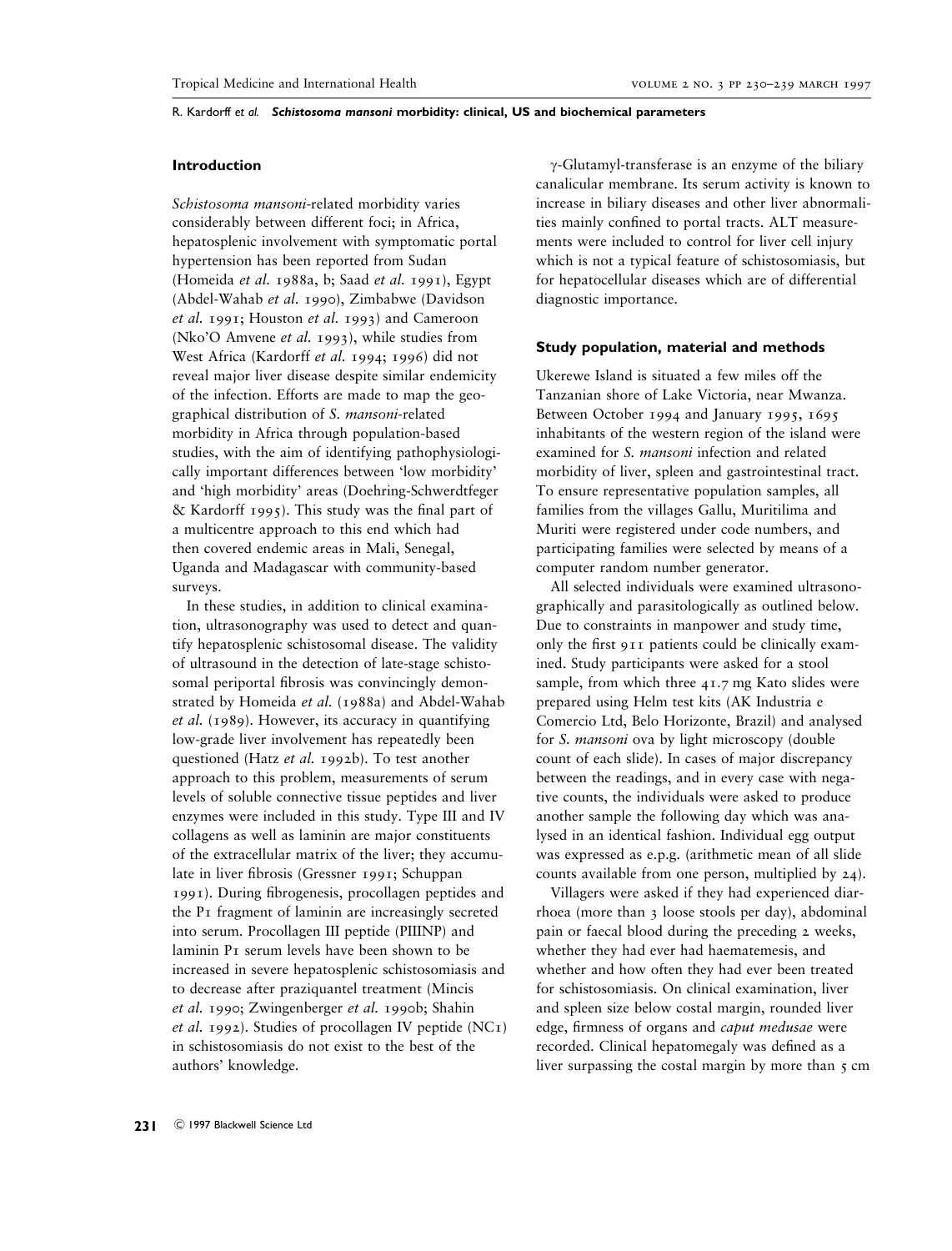in sternal or more than 4 cm in midclavicular line; relevant splenomegaly was diagnosed when the spleen surpassed the costal margin by more than 2 cm.

Ultrasound examination was conducted by experienced observers (RK and NS) according to established protocols (Jenkins *et al.* 1992). A portable ultrasound scanner was used (Aloka SSD 500; Hellige-Aloka, Freiburg, Germany), equipped with a 3.5 MHz curved array transducer. To quantify periportal liver fibrosis, the grade according to the MANAGIL-classification (Doehring-Schwerdtfeger *et al.* 1989) was established and peripheral portal branches were measured according to the CAIRO classification (Jenkins *et al.* 1992). We measured liver and spleen sizes, portal vein diameter, classification of liver texture and echogenicity and screened for portofugal collateral veins. For age-independent analysis of organometric data, we transformed absolute values into standard deviation scores, using established height related reference data (Dittrich *et al.* 1983) and the following formula: individual SDS value=(observed value—mean value for individual height in reference population) / SD for individual height in reference population.

Ultrasonographic organomegaly was defined as liver or spleen SDS exceeding +2, which means an individual value roughly above the 97th heightrelated centile of the reference population.

In the first village, venous blood was taken from all examinees who had given oral consent (*n*=439). Five ml of blood were drawn, centrifuged on the spot and stored in a refrigerator for up to 4 days. After transport to Mwanza, the sera were frozen at  $-$  18 °C and taken to Germany. They were analysed for the following biochemical parameters:  $\gamma$ -glutamyl transferase  $(\gamma GT)$  and alanine aminotransferase (ALT) in standard routine procedures; aminoterminal procollagen-III-peptide (PIII-NP) in coated tube RIA with monoclonal mouse antibody MAK 238; carboxyterminal procollagen-IV-peptide (NC1), in RIA with rabbit anti-NC1 serum; Laminin P 1 fragment (Lam P<sub>I</sub>) in commercial RIAgnost Laminin P<sub>I</sub> assay (Behringwerke AG, Marburg, Germany). Procollagens and laminin were measured at Hoechst AG, Radiochemical Laboratory, Frankfurt;  $\gamma$ GT and ALT were measured at the Department of Hepatology, Medizinische Hochschule Hannover.

The following cut-off values were used to discriminate normal from elevated levels: ALT, 24 U/l;  $\gamma$ GT, 30 U/l; PIII-NP, 0.6 U/mL; NC1, 11 ng/mL; LamP1, 1.7 ng/mL. As the normal range of PIII-NP, NC1 and LamP1 in rapidly growing young children is not well established, children below 5 years of age were excluded from analysis of fibrosis marker data. All individuals infected with *S. mansoni* were treated with praziquantel 40 mg/kg BW in a single oral dose.

Statistical analysis was done with SPSS for Windows 5.0. Egg excretion, biochemical indices and sonographical and clinical measurements were not normally distributed (as tested by Kolmogorov– Smirnov test); log transformations of egg counts did not achieve a normal distribution either. Thus, median values are quoted for all these variables. Correlations were generally tested by the Spearman matched pairs/signed ranks method. Groups were compared by the Mann and Whitney  $U$ -test,  $\chi^2$ -test or the Kruskall and Wallis *H*-test where appropriate. Statistical significance was defined as a probability of error *P*<0.05.

The study was approved by the local body for medical ethics in Tanzania and by the ethics commissions at the Medical Schools of the Universities of Bonn and Hannover.

## **Results**

Complete parasitological and ultrasonographical results were obtained from 1659 villagers. Data on medical history were sufficient for analysis in 1639. Complete clinical examination of liver and spleen was carried out in 898 individuals. Blood samples were collected from 439 persons; due to the small amount of blood, only ALT and  $\gamma$ GT levels could be measured in all samples, NC  $I$  levels in 413, PIII-NP in  $372$  and Lam P<sub>I</sub> in  $360$ .

More than half of the examinees were younger than 20 years: <10 years  $25.9\%$ ,  $11-20$  years 28.6%, 21–40 years 27.6%,>40 years 17.9%. There were 47.1% females and 52.9% males.

## **Parasitology**

Overall prevalence of *S. mansoni* infection was 86.3%. Among infected individuals, mean egg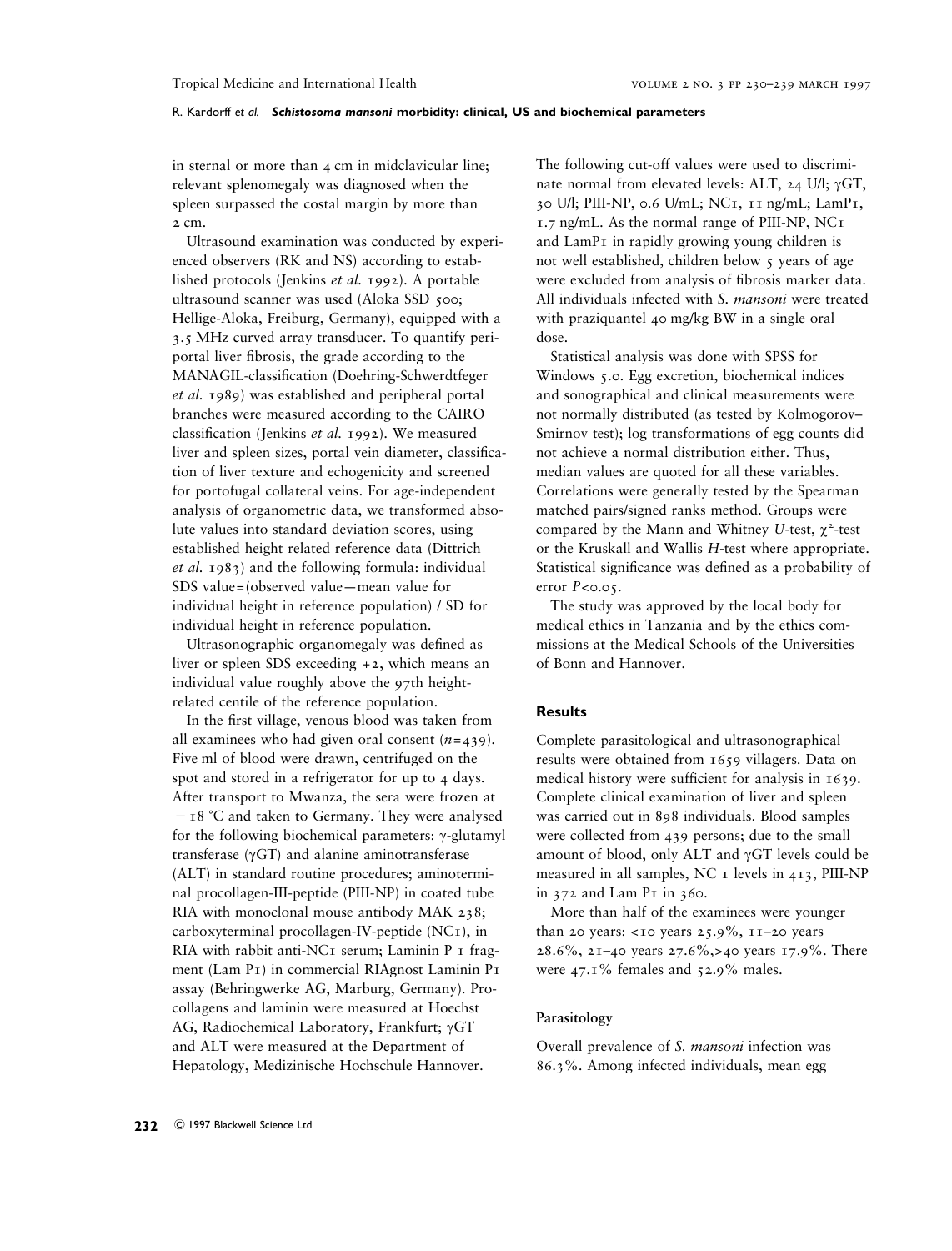|                                       |      |      | $\langle$ To years II-20 years 2I-40 years >40 years |            |
|---------------------------------------|------|------|------------------------------------------------------|------------|
| <i>S.m.</i> prevalence $(\%)$         | 79.0 | 93.7 | 86.7                                                 | 84.2       |
| Median egg output (e.p.g.)            | 216  | 320  | 128                                                  | <b>IO2</b> |
| Individuals with $>400$ e.p.g. $(\%)$ | 26.1 | 41.8 | 23.1                                                 | 14.5       |
| $\boldsymbol{n}$                      | 429  | 476  | 458                                                  | 297        |

**Table 1** Prevalence of *S. mansoni* infection, median egg output of infected persons and proportion of individuals with >400 eggs per gram by age (*P*<0.001 by Kruskall–Wallis test)

|                  | Liver $>5$ cm in<br>sternal line<br>(%) | Liver $>4$ cm in<br>midclavicular line<br>(%) | Spleen $>2$ cm in<br>ant. axillary line<br>(%) | n   |
|------------------|-----------------------------------------|-----------------------------------------------|------------------------------------------------|-----|
| Uninfected       | 8.6                                     | 5.0                                           | 40.3                                           | I40 |
| $I-IOOe.p.g.$    | 7.1                                     | 2.8                                           | 37.5                                           | 325 |
| 101-400 e.p.g.   | 5.5                                     | 3.7                                           | 43.8                                           | 2I8 |
| $>400$ e.p.g.    | 18.I                                    | 13.8                                          | 51.2                                           | 217 |
| $\chi^2$         | 25                                      | 32                                            | ΙO                                             |     |
| $\boldsymbol{P}$ | < 0.001                                 | < 0.001                                       | 0.02                                           |     |

**Table 2** Proportion of individuals with clinically detectable organomegaly related to *S. mansoni* egg output. In all columns no statistical difference between first three e.p.g. groups; significances only due to increased organomegaly prevalence in persons with >400 e.p.g.  $(\chi^2$ -test)

output was 514 e.p.g., median output 176 e.p.g., geometric mean egg output 161 e.p.g., maximum output 17984 e.p.g. Males and females did not differ in prevalence but in egg output (median in infected males 208e.p.g., in females 144e.p.g.; *P*=0.001). Prevalence and egg excretion varied with age, with a maximum in adolescence and a decline in older age groups (Table  $\tau$ ).

Praziquantel treatment prior to this study was reported by 277 villagers (16.9%). *S. mansoni* prevalence was 87% in untreated, 83% in pretreated individuals (*n*.s.); median ova excretions were 192 and 124 e.p.g., respectively,  $(P<0.001)$ .

#### **Subjective complaints**

During the preceding 2 weeks,  $35.1\%$  of individuals had experienced diarrhoea, 43.1% reported bloody stools, and 80.1% had suffered from abdominal pain. Complaints were not statistically related to *S. mansoni* infection, with the exception of higher median egg output in infected persons reporting bloody stools (200 *vs* 152 e.p.g., *P*=0.02).

Only  $1.3\%$  ( $n=22$ ) reported ever having vomited blood, all of them only once. In several cases it could not be clarified whether this might have been severe epistaxis. This group did not differ from the

rest of the population in the degree of *S. mansoni* infection.

#### **Physical examination**

Prevalence of hepatomegaly was 9.6% in sternal and 6% in midclavicular line by abdominal palpation, while splenomegaly was more frequent (42.8%). Organomegaly was significantly more common in persons passing more than 400 e.p.g. than in the rest of the population (Table 2).

# **Ultrasonography**

# *Organomegaly*

Ultrasonography detected substantially more cases of organomegaly (defined as individual SDS of respective measurement  $> +2$ ) than clinical palpation. There was a clear and consistent increase in the proportion of hepatomegaly (both lobes) and splenomegaly with increasing egg output (Table 3). Pretreated persons had a lower proportion of sonographically proven splenomegaly (75.2 *vs* 83%,  $\chi^2$ =10, *P*<0.01) and left lobe hepatomegaly (27.2%)  $\upsilon$ s 36.1%,  $\chi^2$ =8, *P*<0.01) compared to untreated patients.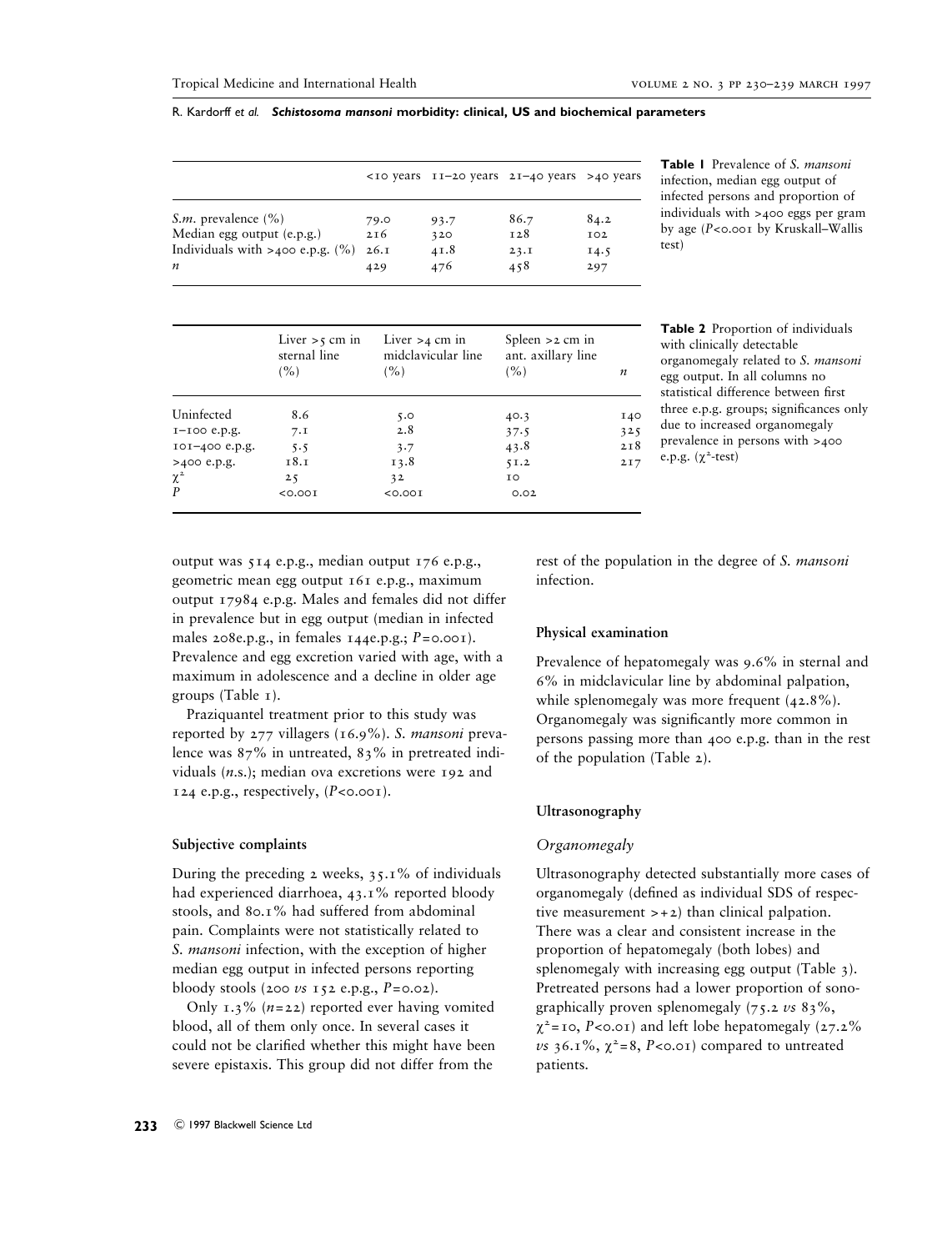| Table 3 Proportion of individuals<br>with sonographically detected<br>organomegaly related to S. <i>mansoni</i><br>egg output (P by $\chi^2$ -test) |                | Liver sternal line<br>SDS > 2<br>$(\%)$ | Liver ant. axillary<br>line $SDS > 2$<br>(%) | Spleen<br>SDS > 2<br>$(\%)$ | $\boldsymbol{n}$ |
|-----------------------------------------------------------------------------------------------------------------------------------------------------|----------------|-----------------------------------------|----------------------------------------------|-----------------------------|------------------|
|                                                                                                                                                     | Uninfected     | 28.8                                    | 24.8                                         | 76.0                        | 225              |
|                                                                                                                                                     | $I-IOOe.p.g.$  | 32.4                                    | 33.0                                         | 77.9                        | 551              |
|                                                                                                                                                     | 101-400 e.p.g. | 31.7                                    | 42.9                                         | 81.5                        | 4 <sub>17</sub>  |
|                                                                                                                                                     | $>400$ e.p.g.  | 42.5                                    | 50.0                                         | 90.2                        | 458              |
|                                                                                                                                                     | $\chi^2$       | 19                                      | 53                                           | 33                          |                  |
|                                                                                                                                                     | P              | < 0.001                                 | < 0.001                                      | 0.001                       |                  |
|                                                                                                                                                     |                |                                         |                                              |                             |                  |

**Table 4** Prevalence of MANAGIL periportal fibrosis score grades 0–III in different age groups;  $\chi^2$ =266, *P*<0.001, Spearman's *r*=0.39

|                | Grade o | Grade I | Grade II | Grade III | n   |
|----------------|---------|---------|----------|-----------|-----|
| Up to 10 years | 86.4    | 13.3    | O.2      | $\circ$   | 435 |
| 11-20 years    | 70.8    | 25.6    | 3.3      | O.2       | 480 |
| $2I-40$ years  | 54.9    | 37.5    | 6.3      | I.3       | 461 |
| Over 40 years  | 34.0    | 49.0    | 13.0     | 4.0       | 300 |

## *Periportal fibrosis*

Two methods were used to quantify periportal fibrosis. Using the MANAGIL-Score, 64% of the population were considered to have no fibrosis (grade  $\circ$ ), 29.8% had grade I, 5.1% had grade II and 1.1% had grade III. Fibrosis grades clearly increased with age (Table 4). In grade II or III patients, spleen length, portal vein diameter and length of left liver lobe were significantly increased and the right liver lobe was diminished in length when compared to persons with grade  $\circ$  or I (Table 5). There was a trend for higher egg output in persons with higher Managil scores, but this was not quite significant.

Measurements of peripheral portal branches initially were graded according to the CAIRO-score (Jenkins *et al.* 1992): < =3 mm grade 0, 3.1–  $5 \text{ mm}$ =grade 1,  $5.1$ -7 mm=grade 2,>7 mm=grade 3. These scores depended mainly on age. Therefore, values were corrected for body height by calculation of height-related standard deviation scores of portal branch diameters. Portal branch SDS was > +2 in 52.9% and  $> +3$  in 39.5%, median SDS in the total population sample was +2.5. Persons with portal branch SDS  $> +2$  had significantly (all  $p's < 0.001$ ) larger spleens, left liver lobes and portal veins, but

**Table 5** Median organometric values in minimal or absent *vs* severe periportal fibrosis (MANAGIL score; *P* by Mann–Whitney test)

|                                                                                                                   | Fibrosis<br>grade<br>o or I               | Fibrosis<br>grade<br>II or III                        | P                                    |
|-------------------------------------------------------------------------------------------------------------------|-------------------------------------------|-------------------------------------------------------|--------------------------------------|
| Spleen length SDS<br>Portal vein diameter (mm)<br>Left liver lobe SDS<br>Right liver lobe SDS<br>$\boldsymbol{n}$ | $+4.3$<br>9<br>$+1.43$<br>$+1.56$<br>1560 | $+7.2$<br>I <sub>3</sub><br>$+1.86$<br>$+0.11$<br>IO3 | < 0.001<br>< 0.001<br>0.01<br>50.001 |

smaller right liver lobes than those with portal branch SDS< +2. They also excreted significantly more eggs  $(\chi^2 = 12I, P < 0.00I)$ .

# *Portal hypertension*

Portofugal collateral veins were found in 34 individuals  $(2.1\%)$ ,  $27$  of whom were adults over 20 years, who did not significantly differ from the other examinees in intensity of *S. mansoni* infection. Only one person in this group claimed to have experienced an attack of haematemesis. All individuals with collaterals had splenomegaly  $(SDS > +2$  by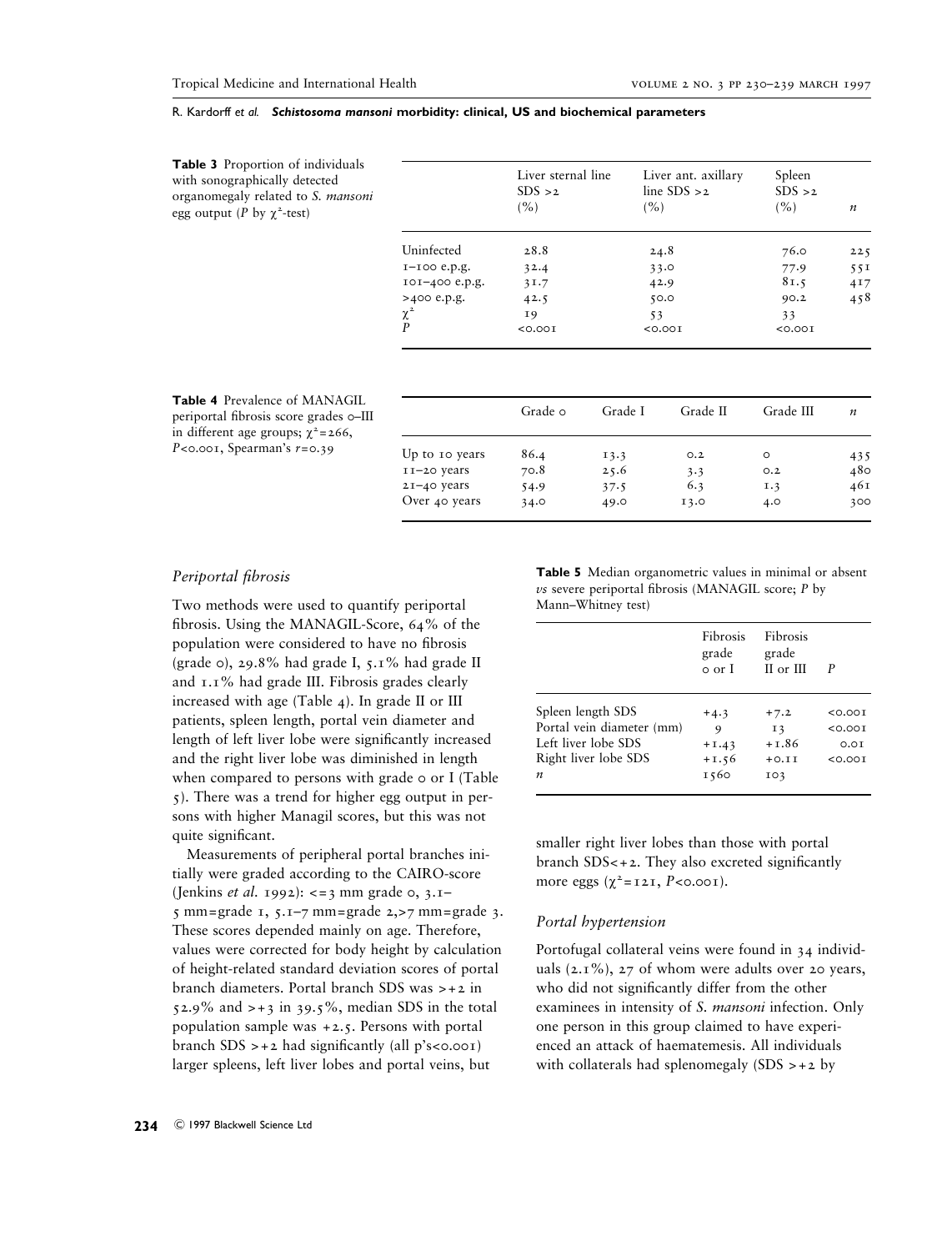| Test              | Normal<br>range | Mean | Range         | Median | <b>SD</b> | Percentage<br>above normal | $\boldsymbol{n}$ |
|-------------------|-----------------|------|---------------|--------|-----------|----------------------------|------------------|
| ALT (U/l)         | < 2.5           | 12   | $2 - 107$     | 10     | 8.4       | 5.5                        | 439              |
| $\gamma$ GT (U/l) | $<$ 30          | 25   | $I - 297$     | 16     | 29.5      | 18.7                       | 439              |
| $NCI$ (ng/ml)     | $\langle$ II    | 9.5  | $5.7 - 20.9$  | 9.2    | 1.8       | 14.5                       | 4 <sub>15</sub>  |
| Lam $Pr$ (ng/ml)  | $I.7$           | I.79 | $0.94 - 3.59$ | I.74   | 0.4I      | 54.7                       | 362              |
| PIII-NP (U/ml)    | < 0.6           | 0.40 | $0.04 - 1.01$ | 0.38   | 0.17      | 12.8 <sup>T</sup>          | 374              |

**Table 6** Overview of biochemical test results

 $1$  Excluding children below  $5$  years of age, see Methods in text.

ultrasound), and 22 (63%) had MANAGIL scores II or III, as opposed to 5.0% of those without collaterals ( $P$ <0.001,  $\chi^2$ -test). Portal branch SDS was > + 2 in 82.9% of those with collaterals, as opposed to 52.3% of others (*P*<0.001,  $\chi^2$ -test).

# *Unspecific liver alterations*

Irregular or nodular liver surface was present in 81 individuals  $(5\%)$ , the dorsal surface of the liver was pathologically convex in 64 (3.9%) and the liver edge was abnormally rounded in 95 (5.7%) patients. None of these pathological ultrasound features was significantly related to *S. mansoni* infection or to previous schistosomicidal treatment. Irregular rough parenchyma texture of the liver was present in 10.7% of individuals (*n*=178), with a higher prevalence in adolescents  $(14.6\%)$  than in younger children  $(7.4\%)$  or adults  $(9.9\%; \chi^2 = 13, P < 0.01)$ . In this group, ova output was significantly higher than in those with normal texture (median 240 *vs* 112 e.p.g.; *P*<0.001). Median SDS of spleen length in this group was  $+6.6$  ( $v$ s $+4.1$  in others,  $P < 0.001$ ), median portal vein diameter was increased to 11 *vs* 9 mm (*P*<0.001).

#### **Serum parameters**

Pathologically increased serum levels of LamP<sub>1</sub> were encountered in  $54.7\%$ . NC1, PIII-NP and  $\gamma$ GT were above normal in about  $15\%$  of persons, respectively, while ALT was increased in only 5.5%. Further results of liver enzyme and connective tissue peptide (CTP) measurements are summarized in Table 6. Relations of biochemical data with parasitological and sonographical results can be summarized as follows:

# *S. mansoni infection*

Persons with high egg output did not show a higher prevalence of abnormal levels of any biochemical parameter tested than others with low or absent egg output.

## *Periportal fibrosis*

The proportion of pathologically increased levels of  $NC<sub>I</sub>$  and  $\gamma GT$  was significantly related to periportal fibrosis, irrespective of the scoring system used (Table 7). A parallel increase in pathological ALT results did not quite reach statistical significance; PIII-NP and LamP<sub>I</sub> levels were unrelated to fibrosis scores.

## *Liver texture*

In cases with irregular liver texture, the proportion of serum values above normal was increased to 56.1% for  $\gamma$ GT (*vs* 13.2%,  $\chi^2$ =60, *P*<0.001), 28.6% for NC1 (*vs* 12.3%,  $\chi^2$ =10, *P*<0.01) and 17.5% for ALT (*vs*  $3.7\%$ ,  $\chi^2 = 18$ , *P*<0.001).

#### *Collaterals*

In persons with sonographically visible portofugal collateral vessels, the prevalence of pathological levels was increased to 45.5% for NC1 (*vs* 12.8%,  $\chi^2$ =18, *P*<0.001) and 62.5% for  $\gamma$ GT (*vs* 16.3%,  $\chi^2$ =32, *P*<0.001), while levels of the other biochemical parameters were not significantly related to the presence of collaterals.

#### **Discussion**

Morbidity in schistosomiasis mansoni has a broad spectrum of presentations which have to be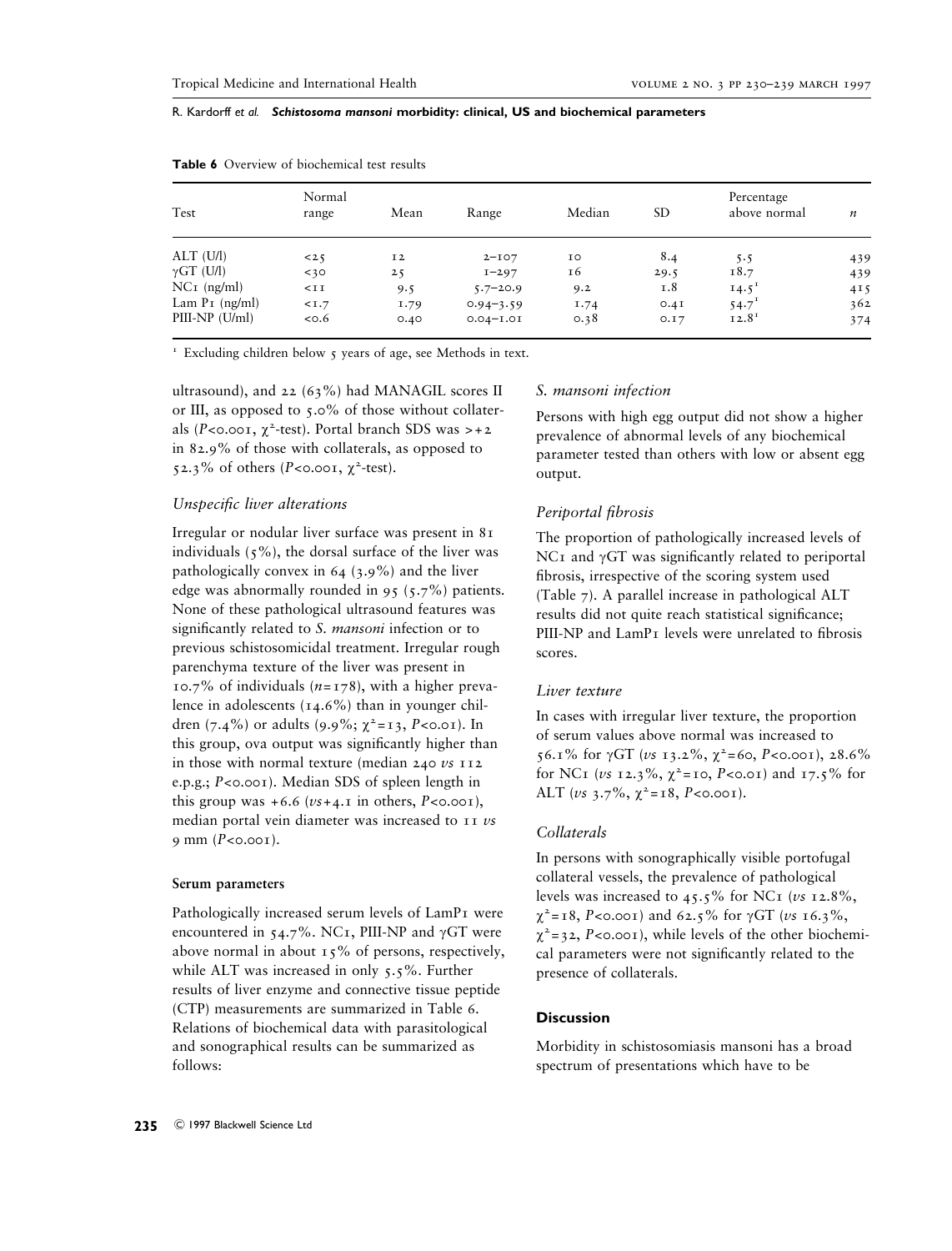|                  | MANAGIL score |      |      |         |       |      | CAIRO score |      |        |
|------------------|---------------|------|------|---------|-------|------|-------------|------|--------|
|                  | $\circ$       |      | П    | Ш       | P     |      | П           | Ш    | P      |
| $\gamma GT$      | IO.3          | 30.3 | 51.7 | 66.7    | 0.001 | 6.5  | 23.8        | 59.4 | 0.001  |
| NC <sub>I</sub>  | II.6          | 15.4 | 28.0 | 50.0    | 0.01  | 10.0 | 15.0        | 34.5 | < 0.01 |
| ALT              | 4.1           | 8.3  | IO.3 | $\circ$ | ns    | 4.0  | 6.3         | 9.4  | ns     |
| $\boldsymbol{n}$ | 267           | IO4  | 25   | 6       |       | 180  | 193         | 29   |        |

**Table 7** Prevalence rates (%) of pathologically increased  $\gamma$ GT, NC1 and ALT levels in different grades of periportal thickening ( $P$  by  $\chi^2$ -test)

addressed by epidemiological studies (Gryseels 1992). While organomegaly can be detected by abdominal palpation and symptoms of colitis can be asked for, presymptomatic periportal liver fibrosis and portal hypertension can be diagnosed only by more advanced methods. For this purpose, ultrasonography remains the most valuable method for field application although its reliability to quantify low grade liver involvement has recently been questioned (Doehring 1988; Doehring-Schwerdtfeger *et al.* 1990; 1992a;b; Hatz *et al.* 1992a;b; Doehring-Schwerdtfeger & Kardorff 1995). In our study, designed to evaluate schistosomal morbidity in the endemic area of western Ukerewe Island in Lake Victoria, measurements of liver enzymes and serum levels of connective tissue peptides were therefore used as additional and independent markers of hepatic involvement.

We found a high prevalence and intensity of infection in all 3 villages; age and sex distribution of infection was typical for a long-standing focus, with children and adolescents more severely infected than adults, and males excreting more eggs than females. Comparable results have been obtained and discussed by many authors, explaining sex and age differences mainly with varying patterns of water contact and acquired partial immunity (Gryseels 1992).

Enterocolitis symptoms such as abdominal pain, diarrhoea and bloody stools were very common. Haematemesis was rarely reported, with not a single person complaining of repeated and severe attacks. Ultrasonography still revealed typical signs of portal hypertension in a small subgroup of villagers (2%): patent portofugal collaterals, severe splenomegaly, often associated with rounded and heterogenous liver and high periportal fibrosis scores. Normal

ALT but significantly raised  $\gamma$ GT and NC<sub>I</sub> levels in these suggest a portally located fibrosing disease without hepatocyte injury, which is well compatible with schistosomal liver fibrosis. We thus conclude that in this population, hepatosplenic schistosomiasis does progress to the stage of established portal hypertension—less frequently than in Sudan or Zimbabwe but more often than in West Africa (Homeida *et al.* 1988b; Saad *et al.* 1991; Gryseels 1992; Houston *et al.* 1993; Kardorff *et al.* 1994; 1996).

Overall hepatomegaly prevalence, as determined by ultrasonography, was about  $35\%$ , splenomegaly prevalence about 80%, with a clear correlation of both liver and spleen size with egg excretion; thus *S. mansoni* infection seems to be a causal factor for hepatosplenomegaly in this region. The reason for the rather high rate of 'background organomegaly' even in individuals without egg excretion, remains speculative: certainly a proportion of these might in reality have been lightly infected; using European reference data for organ sizes might lead to some bias when investigating African populations; splenomegaly rates may be explained by malaria endemicity.

Clinical palpation detected fewer cases of organomegaly than sonography. While the higher prevalence of organomegaly in severe infection was also detected by palpation, the moderate increase of organomegaly prevalence in infected persons excreting fewer than 400 e.p.g. would have been missed with palpation alone. Lower sensitivity of palpation compared to sonography was also found by others (Homeida *et al.* 1988b; Doehring-Schwerdtfeger *et al.* 1992c; Richter *et al.* 1992) and has to be considered when comparing different morbidity studies.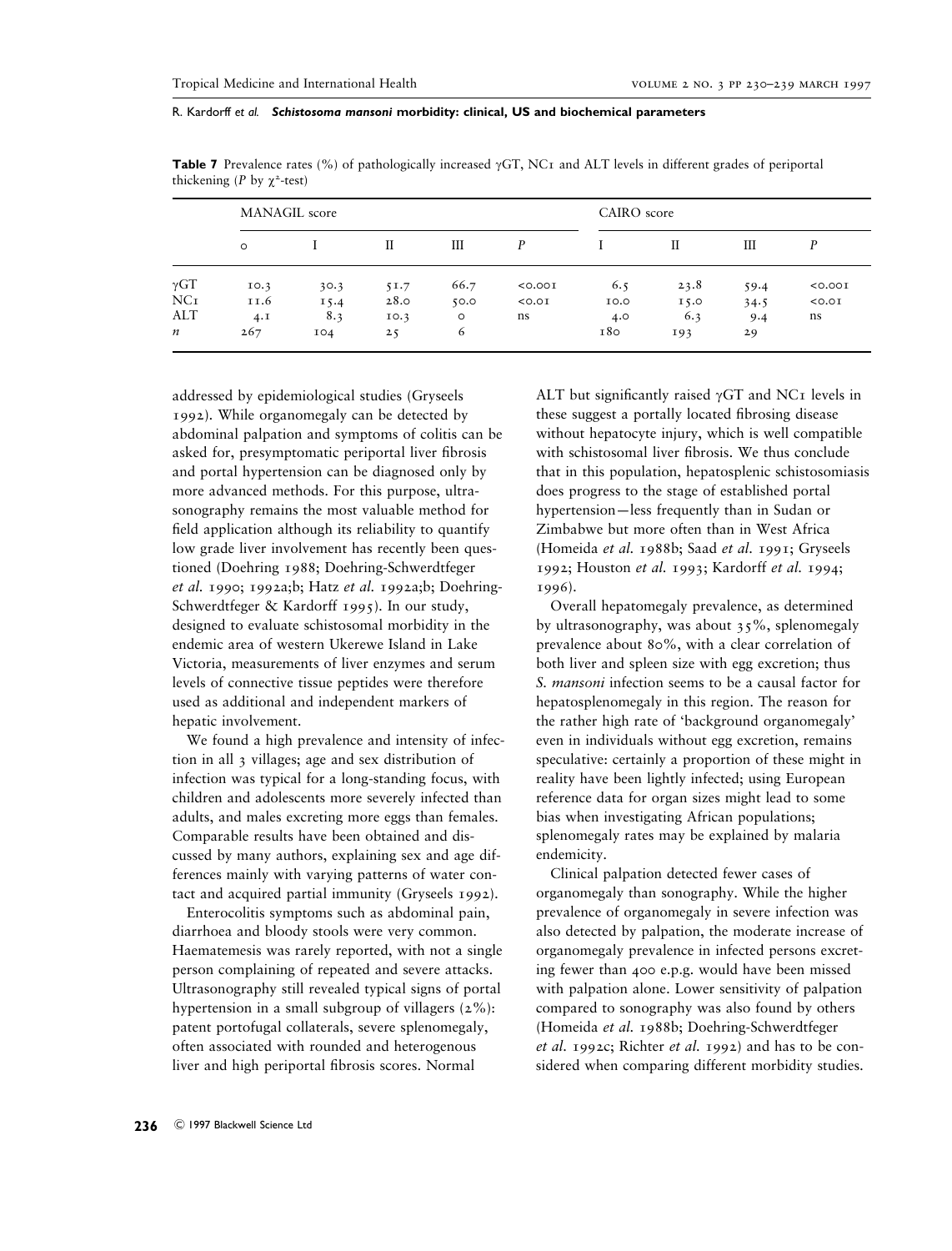Like other studies, this investigation lacked a satisfactory sonographical method to quantify periportal fibrosis in all age groups (Hatz *et al.* 1992b). We used two scoring systems: the MANAGIL score, according to Doehring-Schwerdtfeger *et al.* (1989) and the CAIRO score, according to Jenkins *et al.* (1992). The CAIRO score was modified, adding height-related SDS values to the absolute cut-off values suggested by Jenkins *et al.* ; only with this modification does the application of this score to children seem justified at all. Summarizing results from both scoring systems, low-grade periportal fibrosis in this population seems to be frequent. The steady increase in low-grade fibrosis prevalence with age we found agrees with other studies (Kardorff *et al.* 1994), where this was seen even in *S. mansoni*-free areas. It is suggested that a supposedly physiological ageing effect may imitate the aspect of low-grade periportal fibrosis. More severe MANAGIL grades (II and III) of fibrosis and portal branch SDS above +2, respectively, were clearly correlated with independent features of schistosomal liver disease such as splenomegaly, portal vein dilatation and alteration of liver shape with increasing left and shrinking right lobe—a sign well known from classic post-mortem studies (Cheever & Andrade 1967).

In about 10% of the villagers the sonographic aspect of the liver was pathological, with grossly inhomogeneous texture, rounded shape and/or irregular surface, but with no periportally localized increase of echogenicity. These persons had significantly bigger spleens and larger portal veins. All in all, this image much resembled that of chronic parenchymal liver disease. However, it was associated with increased ALT levels in only a few cases. On the other hand, persons with these findings had significantly increased *S. mansoni* ova excretion which suggests that this might be another pattern of schistosomal liver disease—possibly a more 'acute' one because of the relation with egg output and the prevalence peak in adolescence.

The effect of praziquantel treatment cannot be sufficiently judged from this cross-sectional study, as no follow-up data after our systematic treatment have yet been collected, and only unsystematic treatment had been given to a small subgroup of villagers prior to this study. Still, pretreated individuals not only presented with lower egg output, but also with lower prevalences of splenomegaly and left-lobe hepatomegaly, although prevalence of infection was not significantly lower in this subgroup. This is in accord with earlier reports that schistosomicidal therapy results in improvement of hepatosplenic disease even if complete parasitological cure is not achieved (Polderman & De Caluwe 1989; Zwingenberger *et al.* 1990a; Homeida *et al.* 1991; Doehring-Schwerdtfeger et al. 1992a).

Procollagen-IV-peptide (NC1) levels were frequently increased in cases with severe periportal fibrosis, irregular liver texture or patent portosystemic collaterals. On the contrary, no such associations with sonographic features were found for procollagen-III-peptide (PIII-NP) and laminin P1. PIII-NP has been used as a marker of hepatic schistosomiasis in Brazil (Zwingenberger *et al.* 1988; 1990b) and the Philippines (Ohmae *et al.* 1992). The discrepancy may be due to the fact that late cases with symptomatic portal hypertension were absent from our study population, and probably only severe and rapidly progressing liver involvement leads to substantially increased PIII-NP levels—it has to be kept in mind that serum levels of connective tissue peptides represent connective tissue turnover, not actual collagen content of tissues. Slowly progressing fibrotic disorders may therefore go undetected. Moreover, we cannot exclude technical failure due to suboptimal storing and transport conditions of serum samples. The reason for the surprisingly high general prevalence of increased laminin levels (above 50% !) remained unclear. One could speculate that laminin may be influenced by gastrointestinal involvement in schistosomiasis which was certainly present in the majority of the population, but with the available data this hypothesis cannot be tested.

In summary, the following picture of schistosomal morbidity in the Ukerewe Island area emerges: prevalence and intensity of *S. mansoni* infection are high, and typical clinical complaints of colitis are common. So are hepatomegaly and splenomegaly, which are clearly related to excretion of ova. Minimal periportal fibrosis seems to be common but remains difficult to quantify exactly by ultrasonography. A more severe type of liver alteration with rough parenchyma structure, changes in liver shape, further increase in spleen size, higher prevalence of portal hypertension and increased  $\gamma$ GT and NC<sub>1</sub>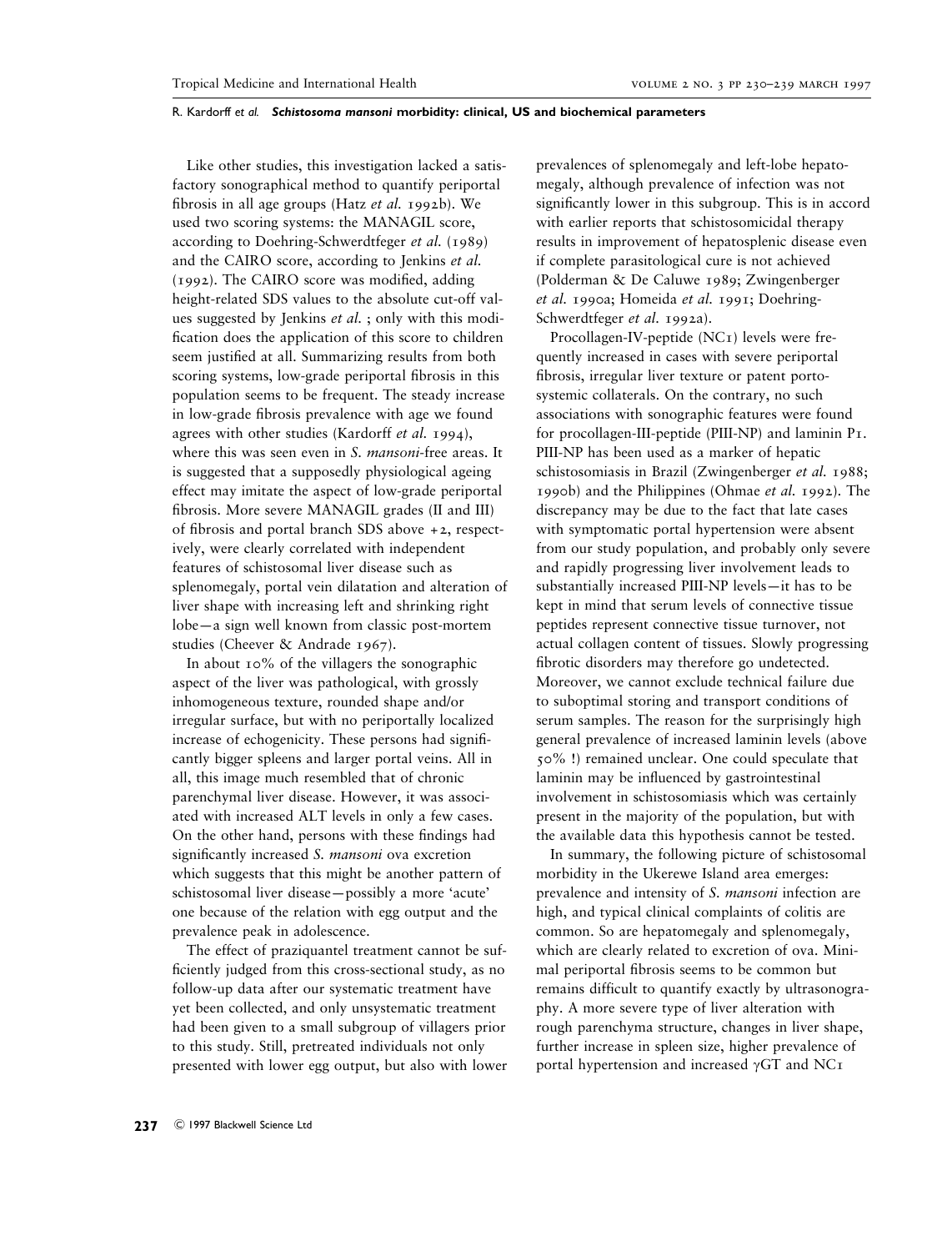levels was seen in about 10% of the population, and was associated with high egg output. 'Classic' late stage disease with a high degree of periportal fibrosis, shrinking of the right lobe of the liver and features of portal hypertension was seen in about 2%. This pattern is not related to egg excretion.

We conclude that the prevalence of intestinal and low-grade hepatic disease was high in the villages screened, while the typical late stage of periportal fibrosis, as detected by ultrasonography, was present but rare. Cases with symptomatic and decompensated portal hypertension were not unequivocally identified. Thus the overall level of schistosomal morbidity in this Lake Victoria region has to be classified as intermediate compared to Sudan (Homeida *et al.* 1988b; Saad *et al.* 1991), Egypt (Abdel-Wahab *et al.* 1990) or Zimbabwe (Davidson *et al.* 1991; Houston *et al.* 1993) on one hand and West Africa (Kardorff *et al.* 1994; 1996) on the other.

#### **Acknowledgements**

We thank all members of the NIMR field teams and local representatives for their invaluable help, and the inhabitants of Gallu, Muritilima and Muriti for their kindness, hospitality and cooperation. We are indebted to Hoechst AG, Frankfurt, Germany, for supporting the biochemical part of the study; special thanks to Mrs Bernhardt for excellent laboratory work. We are grateful to Professor H. Feldmeier and Dr K. Zwingenberger for critical review of the manuscript. This investigation received financial support from the United Nations Development Program/ World Bank/WHO Special Program for Research and Training in Tropical Diseases (grant no. 900286), from Hermann-Mai-Stiftung, Germany, and (data analysis) from the Commission of the European Community under the Program for Life Science and Technology for Development (STD 3) Nr. TS3-CT94-0330.

## **References**

- Abdel-Wahab MF, Esmat G, Milad M, Abdel-Razek S & Strickland GT (1989) Characteristic sonographic pattern of schistosomal hepatic fibrosis. *American Journal of Tropical Medicine and Hygiene* **40**, 72–76.
- Abdel-Wahab MF, Esmat G, Narooz SI, Yosery A, Struewing JP & Strickland GT (1990) Sonographic

studies of schoolchildren in a village endemic for *Schistosoma mansoni*. *Transactions of the Royal Society of Tropical Medicine and Hygiene* **84**, 69–73.

- Cheever AW & Andrade Z (1967) Pathological lesions associated with *Schistosoma mansoni* infections in man. *Transactions of the Royal Society of Tropical Medicine and Hygiene* **61**, 626–639.
- Davidson RN, Houston S & Kiire CF (1991) Schistosomal periportal fibrosis in Zimbabwe: use of ultrasound in patients with oesophageal varices. *Transactions of the Royal Society of Tropical Medicine and Hygiene* **85**, 380–382.
- Dittrich M, Milde S, Dinkel E, Baumann W & Weitzel D (1983) Sonographic biometry of liver and spleen size in childhood. *Pediatric Radiology* **13**, 206–211.
- Doehring E (1988) Schistosomiasis in childhood. *European Journal of Pediatriatrics* **147**, 2–9.
- Doehring-Schwerdtfeger E, Abdel-Rahim IM, Mohamed-Ali Q *et al.* (1990) Ultrasonographical investigation of periportal fibrosis in children *with Schistosoma mansoni* infection: evaluation of morbidity. *American Journal of Tropical Medicine and Hygiene* **42**, 581–586.
- Doehring-Schwerdtfeger E, Abdel-Rahim IM, Kardorff R *et al.* (1992a) Ultrasonographical investigation of periportal fibrosis in children with *Schistosoma mansoni* infection: reversibility of morbidity twenty-three months after treatment with praziquantel. *American Journal of Tropical Medicine and Hygiene* **46**, 409–415.
- Doehring-Schwerdtfeger E, Kaiser C, Franke D, Kardorff R, Ali QM & Abdel-Rahim IM (1992b) Inter-observer variance in ultrasonographical assessment of *Schistosoma mansoni*-related morbidity in young schoolchildren. *Acta Tropica* **51**, 85–88.
- Doehring-Schwerdtfeger E, Kaiser C, Schlake J *et al.* (1992c) Ultrasound vs. clinical examination as indication for *Schistosoma mansoni* associated morbidity in children. *Tropical Medicine and Parasitology* **43**,  $245 - 248.$
- Doehring-Schwerdtfeger E & Kardorff R (1995) Ultrasonography in Schistosomiasis in Africa. *Memorias do Instituto Oswaldo Cruz* **90** (2), 141–145.
- Doehring-Schwerdtfeger E, Mohamed-Ali G, Abdel-Rahim IM *et al.* (1989) Sonomorphological abnormalities in Sudanese children with *Schistosoma mansoni* infection: a proposed staging-system for field diagnosis of periportal fibrosis. *American Journal of Tropical Medicine and Hygiene* **41**, 63–69.
- Gressner AM (1991) Liver fibrosis: perspectives in pathobiochemical research and clinical outlook. *European Journal of Clinical Chemistry and Clinical Biochemistry* **29**, 293–311.